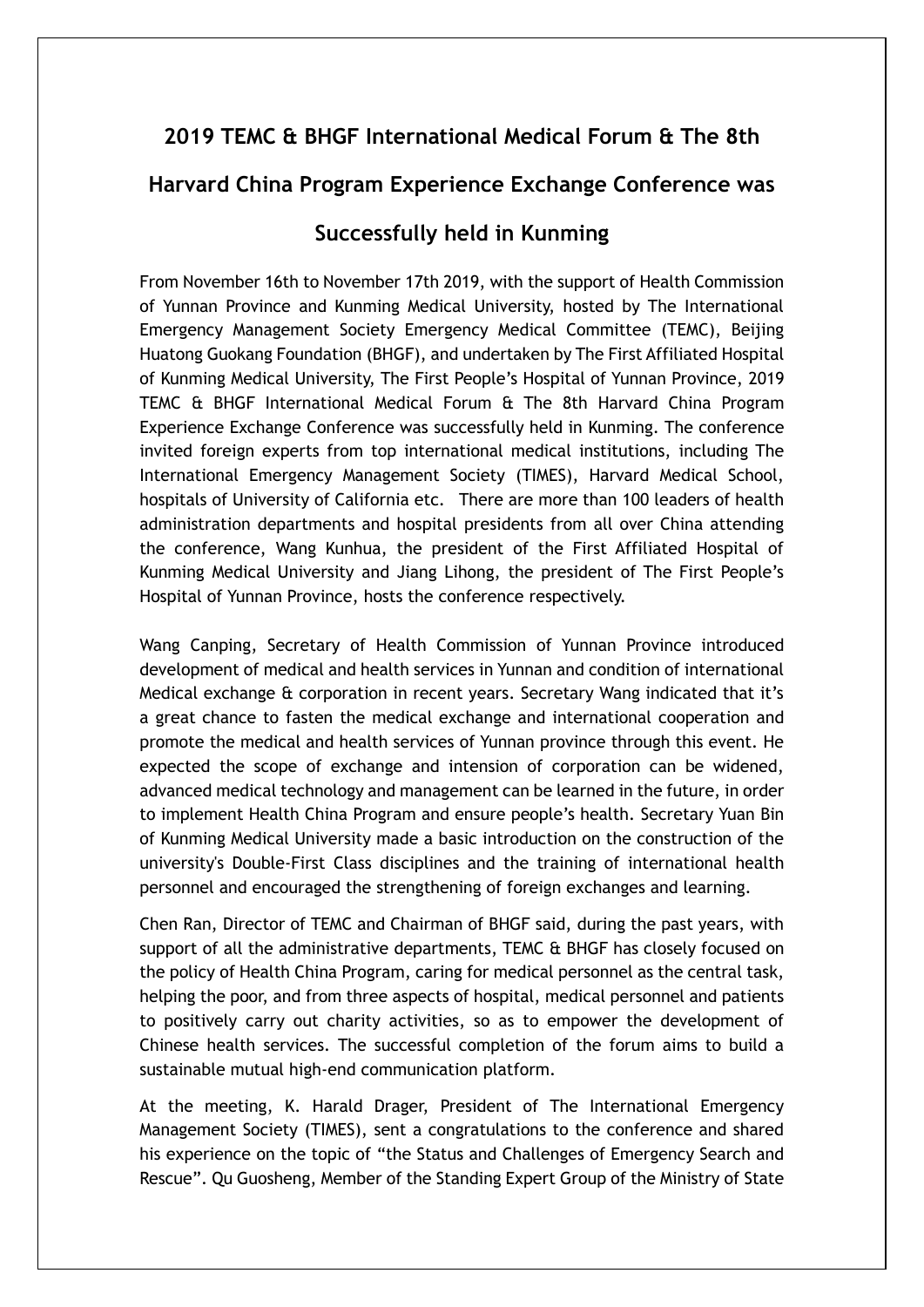Emergency Management and Head of the Rescue Expert Group of the China Earthquake Administration, and Vice President of The International Emergency Management Society(TIMES), Wang Kunhua, President of the First Affiliated Hospital of Kunming Medical University; Dr. Jie Zhou of Brigham and Women's Hospital, Harvard Medical School; Dr. Charlie Abraham of California University Hospital, Wang Yonghong, Chairman of the Committee of Education and Health of the CPPCC of Jiangsu Province, and the president of Jiangsu provincial medical association, Yu Kaijiang, President of the First affiliated Hospital of Harbin Medical University, Dong Jun, Vice President of Tianjin Taida International Cardiovascular Hospital, etc., respectively delivered Lectures with sharing experiences on topics such as "The Trend and Task of Emergency Management In the New Era", "Clinical Application of 5G Smart Medical", "Establishing a Patient-Centered Medical Environment", "Hospital Leadership in the U.S. Health Care System," "Medical Revolution in the 5G and AI Era," "AI and Medicine," and "Lean Daily Mangement for Healthcare Field Book."

Releasing Ceremony of Learning Report Album of the 10th Session Hospital Presidents Education Program in Harvard was witnessed by the participants of all session programs. After competitive election speech given by representative from hospitals of different provinces and voting on site, 2021 TEMC & BHGF International Medical Forum &the 9th Harvard China Program Experience Exchange Conference would be held in Guangzhou, Guangdong province, and undertake by Nanfang Hospital of Nanfang Medical University.

Over the years, TEMC & BHGF has adhered to the establishment of a public welfaresupport platform and an international high-end resource platform to help Chinese medical institutions to build cooperation with world-renowned universities and hospitals. The successful completion of 2019 TEMC & BHGF International Medical Forum & Harvard Medical School China Program Experience Exchange Conference has effectively consolidated the medical exchanges achievements between China and foreign countries, responded to One Belt and Road initiative, established regular communication mechanism and continued international high-end dialogue, facilitating the cooperation between China and western countries in medical exchange and cooperation.



Conference Site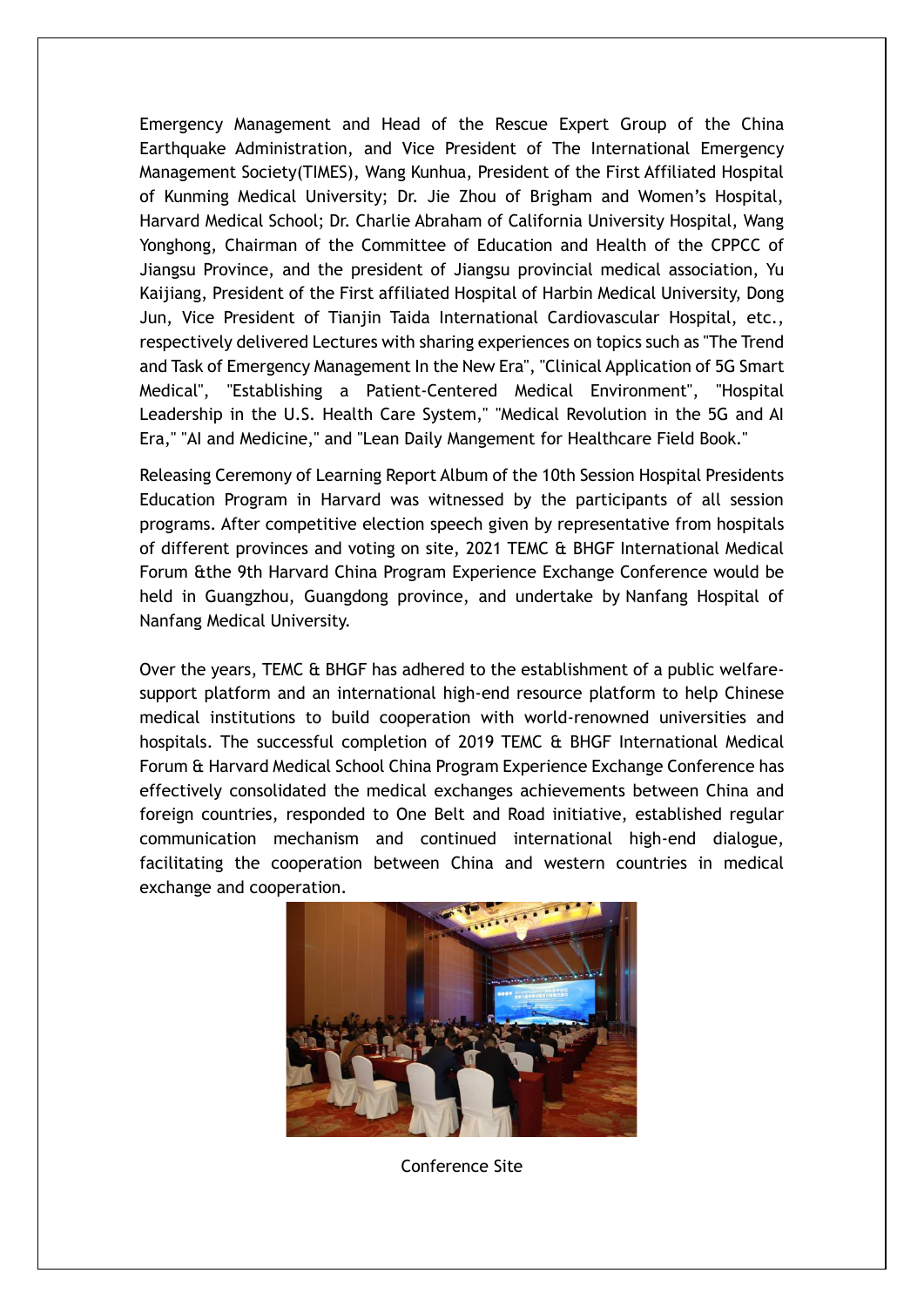Chen Ran, Chairman of the Conference, Director of TEMC and the Chairman of BHGF, making her speech





Qu Guosheng, Member of the Standing Expert Group of the Ministry of State Emergency Management and Vice President of The International Emergency Management Society(TIMES), delivering his speech

President Drager of TIEMS sent a conference address for the international forum and presentation with the topic of 'Emergency Search and Rescue in the Arctic Status and Challenges'





Wang Canping, Party Secretary of Health Commission of Yunnan Province, delivering his speech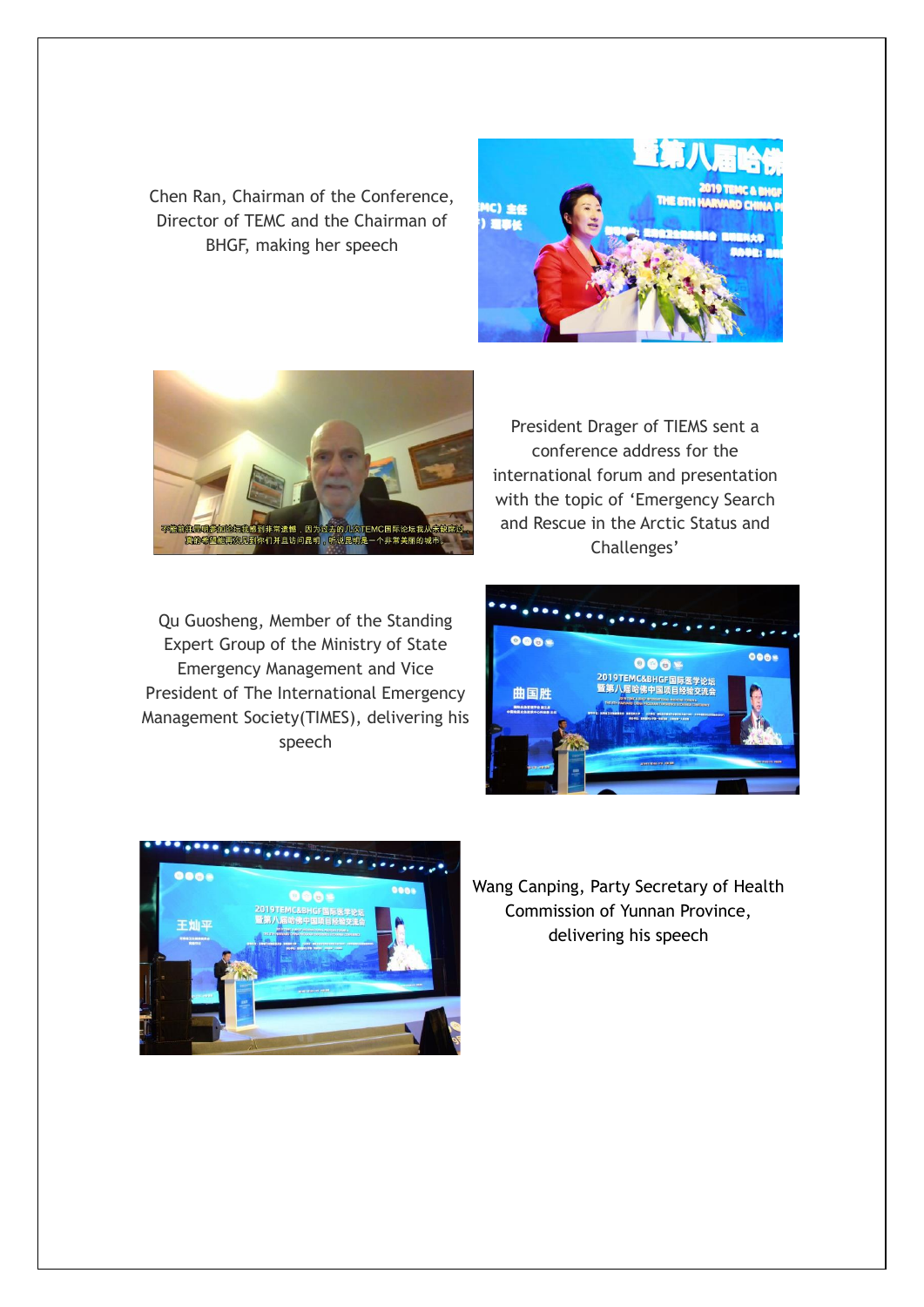

Yuan Bin, Party Secretary of Kunming Medical University, delivering his speech



*Learning reports Album*- issuing ceremony



President Wei Wanlin inscription for the General Assembly



The Trophy Hand-Over ceremony for 2021 medical forum host cities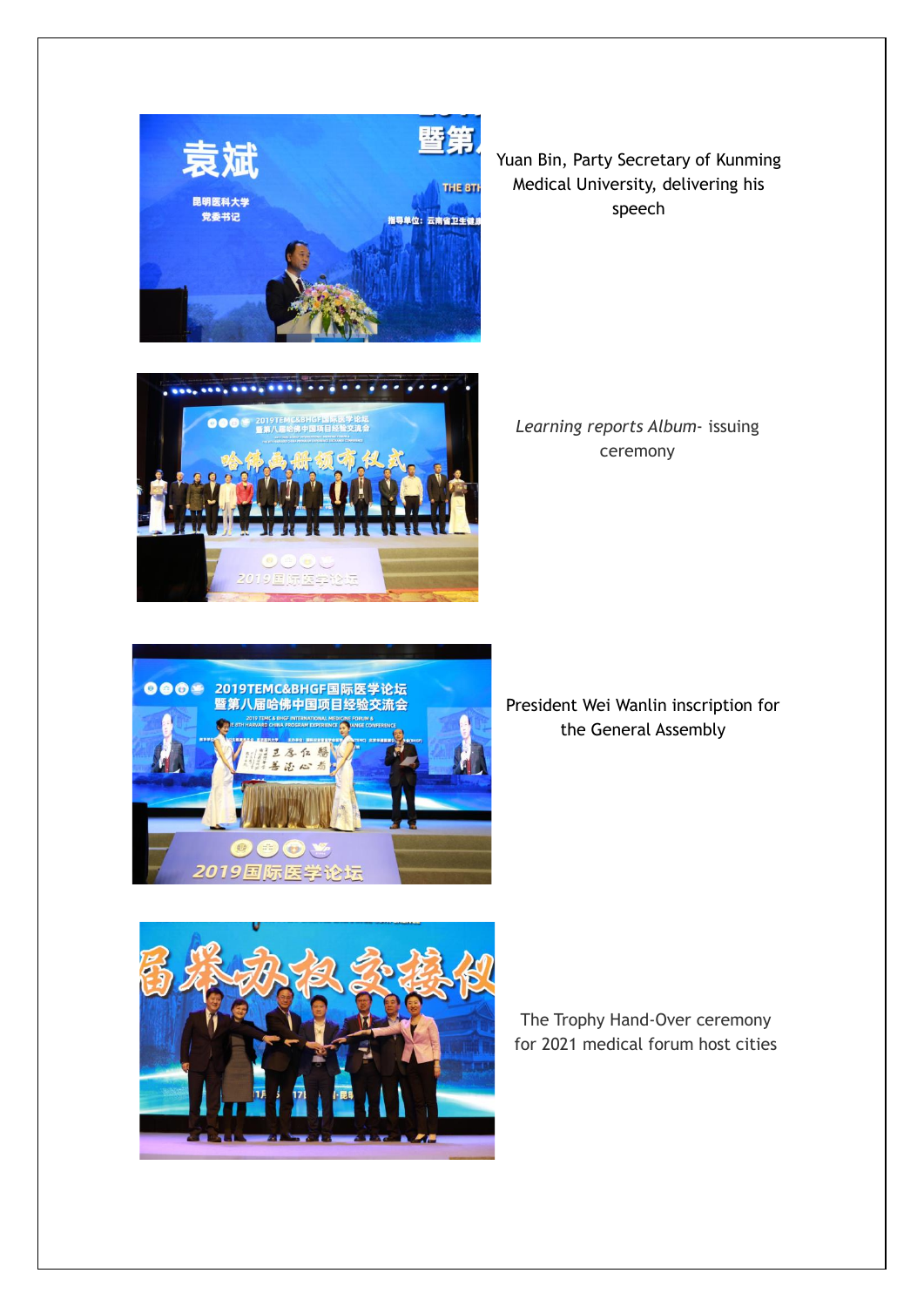

Happy Medical Interaction



Summit